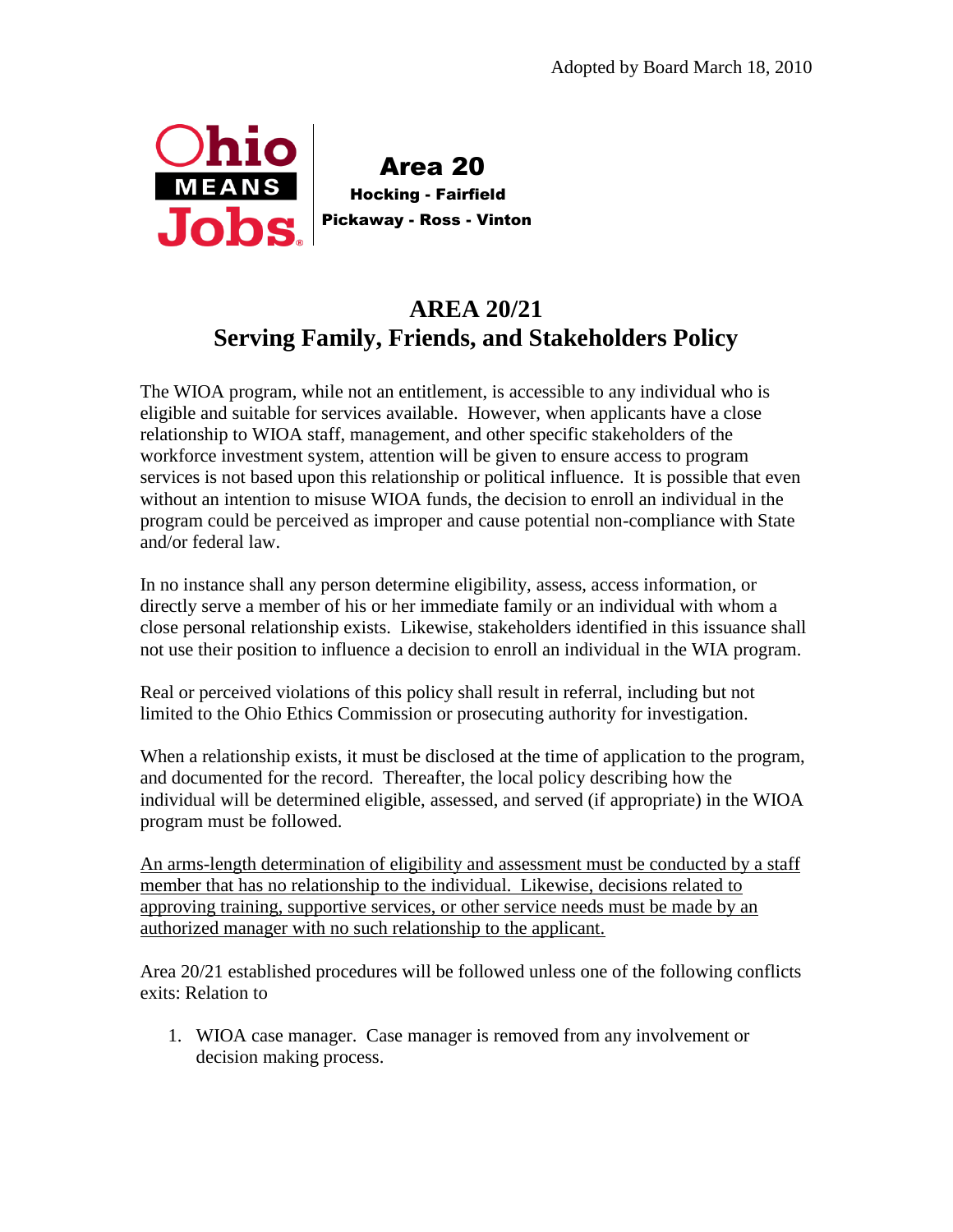- 2. WIOA supervisor. Supervisor is removed from any involvement or decision making process. The Administrator or Director will step in to complete the process.
- 3. WIOA Administrator or Director. The Administrator or Director is removed from any involvement or decision making process. Supervisor will step in to complete the process.

All relatives to the following parties: local elected officials, WIB members, WIB committee or subcommittee members, Youth Council members, WIOA executive staff and supervisors, WIOA employees, One-Stop partners, Contractors, and County employees, will be tracked on a county/Area spread sheet.

## **B. Definitions**

| <b>Close Family Member:</b> | Include parents, children, sibling, spouses and<br>domestic partners. (As defined by the State of Ohio<br>Governor's Executive Order 2007-01S)                                                                                                                                                                                              |
|-----------------------------|---------------------------------------------------------------------------------------------------------------------------------------------------------------------------------------------------------------------------------------------------------------------------------------------------------------------------------------------|
| Immediate and other family: | Consists of the individual's parents<br>(including step-parents), spouse, domestic<br>partner, children (including step-children),<br>foster children, siblings, grandchildren,<br>grandparents, and any immediate relatives by<br>blood or marriage (i.e., in-laws, cousins,<br>nieces, nephews, aunts, and uncles).                       |
| Stakeholders:               | Individuals not related to WIOA agency staff or<br>management, that have direct or indirect<br>management or responsibility for managing<br>the WIOA workforce system, including WIOA<br>executive staff, supervisors, local elected<br>officials, contractors, WIB and Youth Council<br>members, WIOA employees, and One-Stop<br>partners. |
| Close Relationship:         | An applicant has a "close relationship" to WIOA<br>staff, management or other specified stakeholders<br>of the workforce investment system if and when the<br>applicant's prior and/or present social interactions<br>and/or business dealings with the stakeholder would                                                                   |